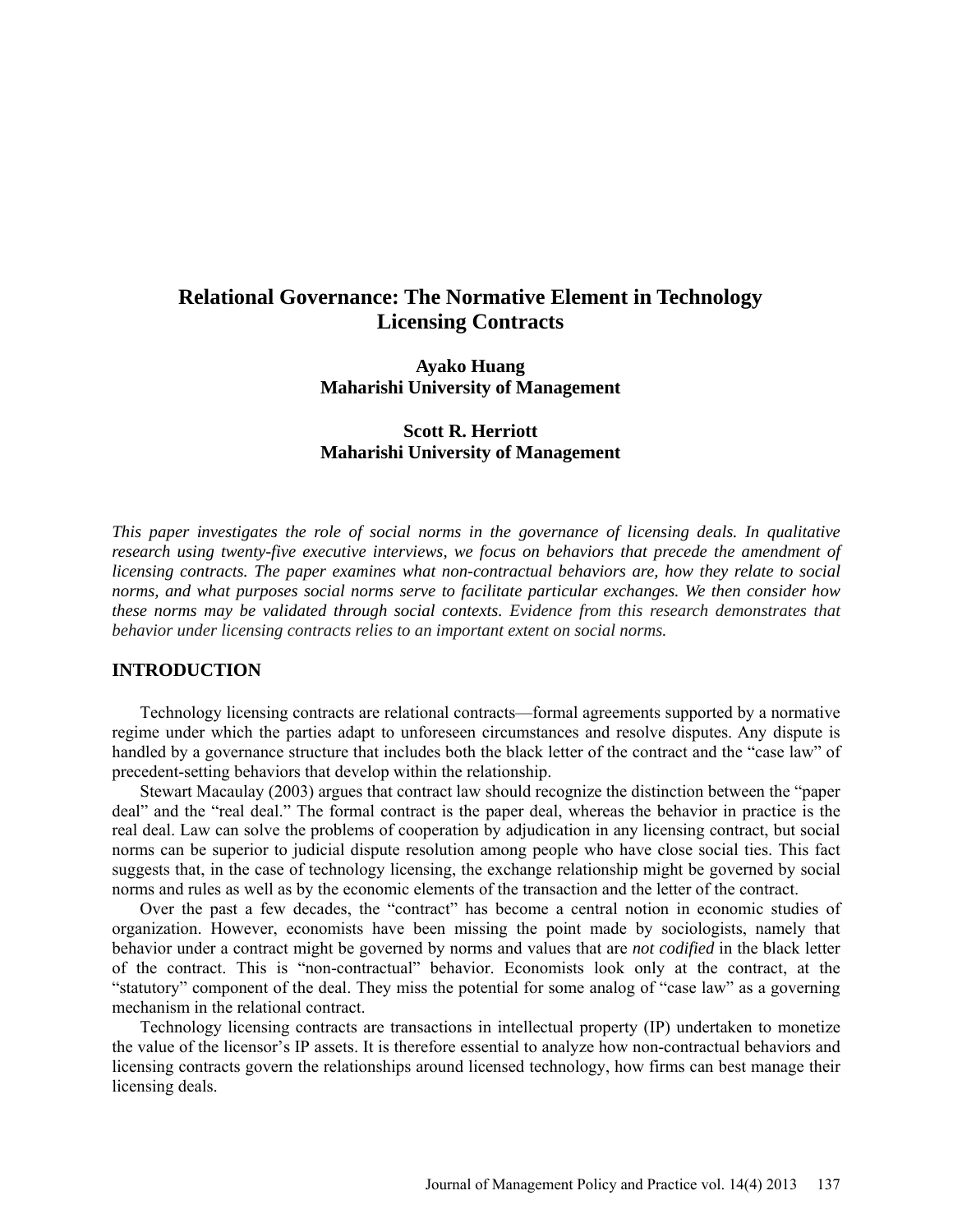Analyzing non-contractual behaviors requires an *in-depth understanding* of the process of interaction between the parties as a deal evolves over time. This type of detail can only be obtained through qualitative research. We pursue this idea with a set of specific research questions and a research design aimed at understanding how social norms facilitate the management of technology licensing deals.

In this paper, first, we review the empirical research on licensing and show evidence of noncontractual behaviors beyond the licensing contracts. Second, we explain the nature and impact of noncontractual behaviors that are guided by social norms in licensing contracts. Third, we call particular attention to the licensing parties' need to *validate* their norms through several contexts in which contractual parties recognize how social norms could best support cooperative behaviors.

# **RELATIONAL THEORY APPLIED TO LICENSING**

There are two streams of literature that analyze relational contracts: the norms-based approach, and the transaction cost approach. The former focuses on contractual and relational governance (Macneil, 1974; 1978; 1980; 1981), and the latter focuses on contractual and exchange governance (Williamson, 1975; 1985; 1991; 1996; 2000).

Contractual and relational governance is brought out in Macneil's research. His findings indicate that any economic exchange involves social elements. The scholars in this line of thought suggest that norms play a very significant role in structuring effective relationships among independent organizations (Heide & John, 1992). Contractual and exchange governance was brought out by Coase (1937) and elaborated by Williamson (1979; 1981; 1985). They focus on defining the organization's boundaries by examining the transaction as the unit of analysis with one assumption: bounded rationality and opportunism in a context of uncertainty drive the form of the relationship.

In the late 1990s, scholars began to extend Macneil's research in order to study the design of contractual mechanisms and the role of the normative regime in governing licensing agreements. Several empirical studies have attempted to construct typologies of technology licensing contracts as interorganizational partnerships (Bessy & Brousseau, 1998; Anand & Khanna, 2000; Brousseau *et al.*, 2007; Bessy *et al.*, 2008). Using relational theory, these authors demonstrate how characteristics of these informal relationships mitigate hazards or reduce cost in a technology transfer transaction.

Bessy and Brousseau (1998) used both qualitative descriptions and quantitative statistical analysis to examine technology licensing agreements. They found that technology licensing agreements conform to Macneil's (1974) categorization of transactional (neoclassical) and relational contracts. A neoclassical contract is strictly a paper deal, but it allows the parties some flexibility in how they manage mutual interdependence and uncertainties by adjusting to unexpected events through mechanisms such as inflation-indexed price adjustments and the arbitration of disputes. In this regard, licensing agreements tend to be neoclassical or relational depending on whether the parties are arrayed horizontally or vertically in their industry. Neoclassical contracts are often seen in a "horizontal" license, a licensing agreement that occurs between organizations operating at the same level of production or distribution in the market. Horizontal licenses are likely to be characterized by a great deal of industry knowledge held in common by the participants and by strong technological interdependencies. Such transactions are repetitive and use negotiating processes that create mutual interdependencies.

On the other hand, relational elements of contracts are often seen in vertical licensing agreements, meaning licensing agreements where a patent holder is considered an upstream organization that licenses its innovation to some downstream organization for commercializing licensed products in a final market. This type of agreement focuses on a process of technology co-development. The main empirical observation of Bessy and Brousseau's study was that different transactions (horizontal or vertical) tended to be managed differently in ways that ultimately affect the features of licensing contracts, and their governance structures may be either neoclassical contractual or relational.

In the same vein, Brousseau, Coeurderoy and Chaserant (2007) explore the design of technology licensing agreements by identifying how contractual provisions are influenced by the characteristics of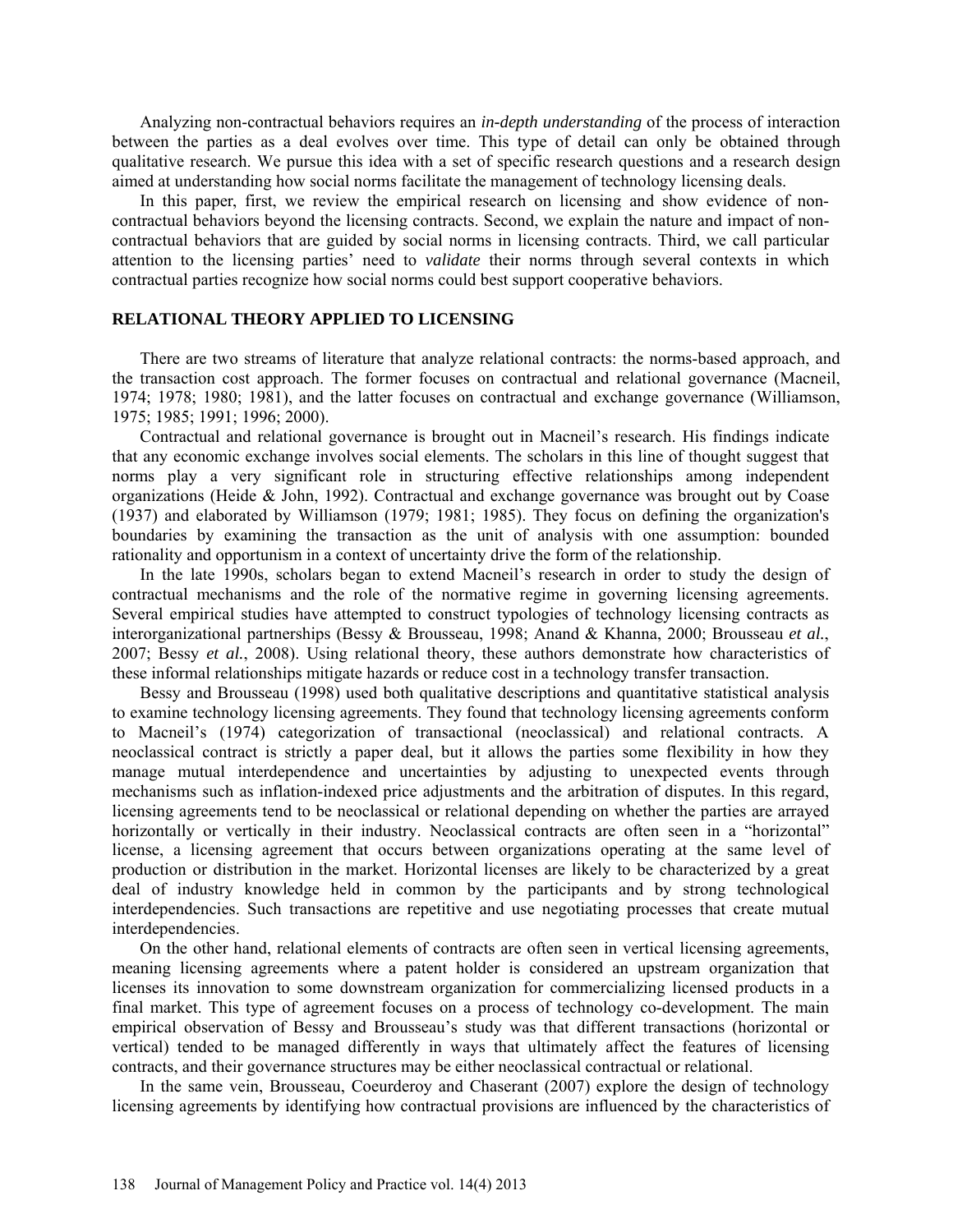transactions, the institutional environment, and the strategic behavior of agents. They attempt to assess the influences of transaction attributes, institutional frameworks, and strategic considerations on technology licensing agreements. Their analysis is based mainly on the logic of transaction costs economics (TCE), identifying the characteristics of partners, the institutional environment, and the transactions. This logic is related to neoclassical and relational concepts. When licensing transactions are managed by the inclusion of formal governance mechanisms such as payment formulas or safeguards, they exhibit the neoclassical governance structure.

The relational contract is characterized by non-contractual behaviors that invoke the relevance of history within the exchange relation and other local and general norms to manage unforeseen situations. In that sense, all contracts on paper are neoclassical. Brousseau, Coeurderoy and Chaserant (2007), however, do not address the interplay between neoclassical and relational mechanisms when contractual parties repeatedly interact.

Anand and Khanna (2000) studied the cross-industry (chemicals, industrial machinery and equipment, electronic and electrical equipment) differences in the incidence of contractual features. Their study analyzed how different licensing agreements influence *ex-ante* versus *ex-post* technology transfer. They attempted to use a neoclassical approach to explain research on the design of contractual mechanisms and on the role of past relationships in governing those mechanisms. Their paper did not distinguish the types of past relationship: (1) a relationship that is based on a simple licensing agreement, which structures essentially a technology, know-how transfer; versus (2) a relationship that is based on a cooperation agreement, which involves various forms of cooperative relation in order to improve the current licensed technology.

The recent paper of Bessy, Brousseau, and Saussier (2008) analyzed the way payment schemes are implemented in technology licensing agreements. The study followed a transaction-cost economics perspective, focusing on ex-post costs of enforcement linked to chosen payment schemes. They showed that a simple classical contract structure (lump sum fees) was chosen when moral hazard or uncertainty was high. This study has followed the logic of transaction cost theory, where markets, hybrids and hierarchies were viewed as the alternatives for governance alternatives. Payment schemes, however, are complex. These scholars only explain payment schemes in terms of the neoclassical variables of transaction cost economics. They do not examine the underlying relational factors such as bargaining processes and contract objectives, which may be influenced by norms.

Many examples of licensing research use a neoclassical approach. This approach disregards social norms. Social relationships can be the context for motivating and forming licensing contracts. These relationships do matter for many purposes. However, empirically as well as theoretically, we still know little about social norms in the context of licensing deals. More knowledge in this area is likely to help us understand which environment is likely to favor which norms and thus, when norms are stable, how they affect the licensing deals. Blois and Ivens (2006) note that there are twenty-three empirical studies that examined norms in exchange relations, but none of them examined antecedents to the norms. They also point out that these studies do not define norms precisely and misinterpret the meaning of Macneil's ten relational norms.

We respond to Blois and Ivens' point and follow Macneil's definition of norms as shared expectations. Accordingly, this study investigates adaptive behaviors in the amendment process as an example of adaptive behaviors in exchange relations where norms can be identified on both sides of the dyad (licensors and licensees).

We follow the model of Cannon *et al.* (2000) to examine the norms highly apparent in cooperation and interdependence. These norms include flexibility, reciprocity, solidarity, communication, and appropriate use of power. To that list we add another norm, *precedence*, which gives validity to the history of behavior in an exchange relationship as relevant to the solution of current disputes. Specifically, we investigate the following research questions.

1. In licensing deals that are subject to pressures for change over time, and where non-contractual behavior is evident, is there evidence of a normative element, meaning a relational contract, guiding adaptive behaviors in the amendment of a contract?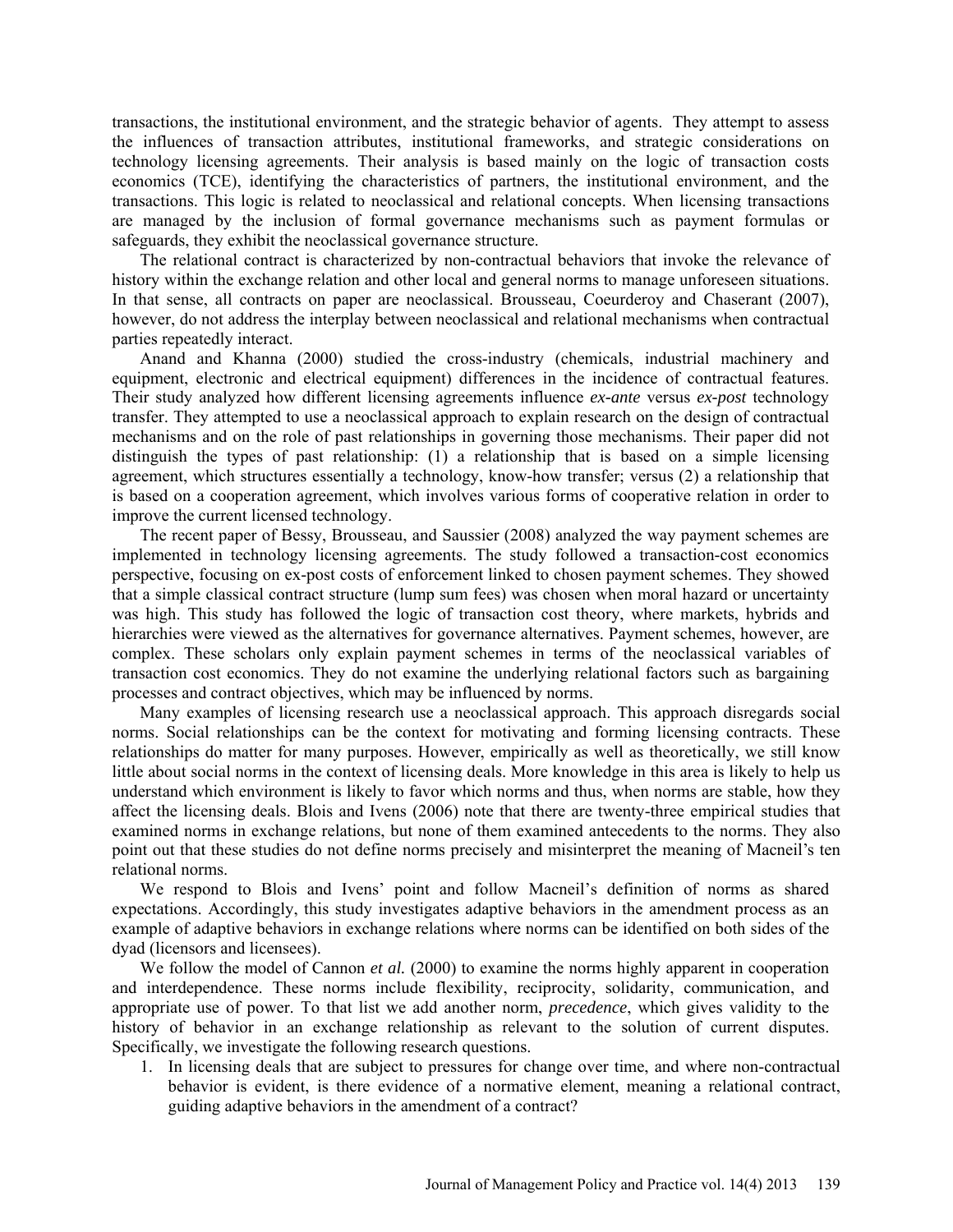2. Where norms are invoked to deal with certain types of adaptive behaviors, which norms guide those behaviors? What evidence is there for the invocation of norms of solidarity, flexibility, communication, precedence, forbearance or other types in the amendment of a contract?

# **METHODOLOGY**

As norms are social constructions, it is useful to study the phenomena in its context by qualitative methods. We used a qualitative-phenomenological approach to study licensing phenomena, their nature and meanings. Phenomenology emphasizes live experiences through descriptive analysis (Eagleton, 1983; Davidson, 2000; Caelli, 2001). It studies how things come to perception and how this perception predicts and controls behavior. Accordingly, this approach gives insights into people's motivations and actions and is thus a powerful method for understanding the process of amending a licensing contract. It examines:

- What is distinct in each person's licensing experiences?
- What is common to the experience of groups of people who have shared the same events or circumstances?

In this qualitative-based research, we conducted expert interviews in order to gain greater depth of information. The subjects for interviews in this research were selected among the members' of the Licensing Executive Society (LES): USA & Canada, and the interviews were conducted between October 2010 and June 2011. The interviewees came from high-tech, bio-tech and pharmaceutical industries and were chosen based on their licensing experience (at least 15 years), their positions in their firm in relation to licensing (attorneys, managers, or licensing executives), the geographic location of the licensor (the Midwest states), and convenience (e.g., easy access and a willingness to be interviewed and share information and documents for this study).

The interviewees were key individuals who determined the interaction of licensing activities among the stakeholders. They had direct knowledge and experience in licensing technology. The interview participants for this study included the chair of a company, executive and senior level management in alliance management teams, strategic managers and attorneys within an organization. These mixed participants provided data and interdisciplinary triangulation that added to the robustness of the data in the study. Interviews for this study were conducted face-to-face or by telephone using both open-ended and semi-structured interview questions. Each interview lasted between one and two hours.

The interviewees were promised anonymity. The interviews were recorded on tape and transcribed by a third party. A total of 28 top management executives were interviewed, but three of them did not agree to record their interviews. As a result, 25 interviews were used in this study. To improve the validity of the results, the number of interviews followed the rule of theoretical saturation (Patton, 1990): interviews continued until the later interviews introduced no new perspectives on the topic. The 25 interviews in this study provided sufficient depth of information and redundancy of data to meet our purposes and to address the three research questions.

A higher degree of reliability and validity resulted from using triangulating methods, whereby interview data were supplemented with file notes, archival information (Edgar Database and Pharmalive website), and relevant literature such as professional publications (Les Nouvelles, LES insights). The transcripts were then sent to the interviewees to be reviewed for accuracy—known as member checks—to provide evidence of validity (Baxter & Eyles, 1997). Also some experts, such as corporate analysts and licensing attorneys were interviewed for more general discussion on the formation of contractual relationships after the interviews had started.

The interviews were coded using Altas qualitative research software—open, axial, and selective—to organize themes in the phenomenon based on Kleiman's (2004) model. This model seeks to learn about the most important meaning unit under a specific phenomenon. The process of analysis is as follows:

1. Read the whole interview transcript and gained a comprehensive sense of the whole.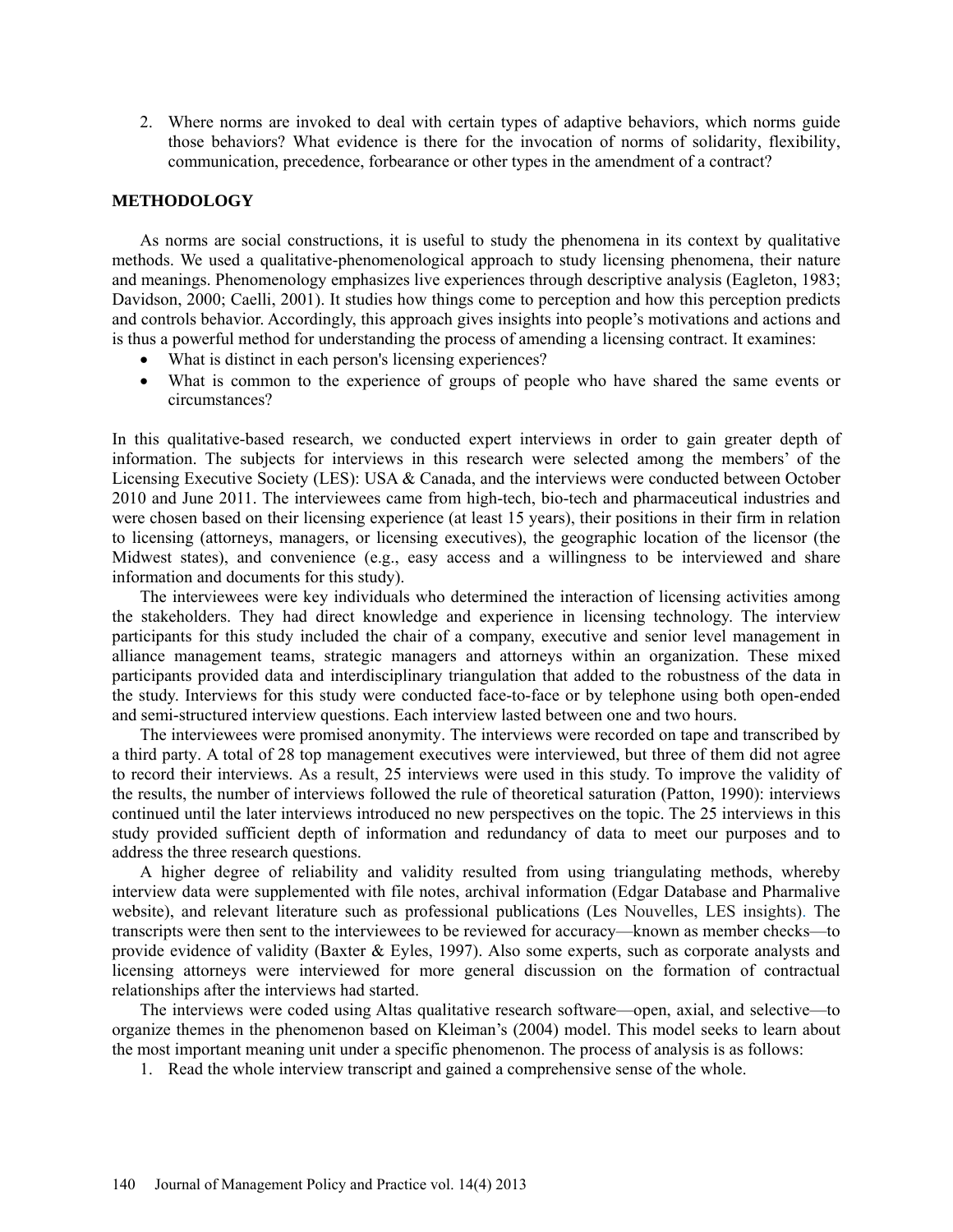- 2. Read the interview transcript a second time and divided the data into meaningful coding units, such as 'unforeseen event', 'licensing amendment', and 'non-contractual behavior', and 'social norms'.
- 3. Integrated those units to similar categories and made sense of them. Examples of unforeseen events included environmental structure changes (regulation changes), and organizational structure changes (acquisitions and mergers). Both types of unforeseen events occurred and were not anticipated as contingencies in the respective licensing contracts.
- 4. Selected integrated meaningful units that identified phenomena in the data. For example, unforeseen events were handled in two different ways. One way was to amend the contract; another way was to change the behaviors or expectations of the parties to the contract.
- 5. Elaborated on the findings— e.g. the failure to perform some contractual duties, such as delay of payment or not being able to meet product standards, often is the main element that would require a retrospective approach to amendment. Cases of strategy and vision changes often resulted in using the prospective approach.
- 6. Revisited the raw data descriptions in order to justify interpretations of both the essential meanings and the general structure. We have to begin to discern how people structure their experience and patterns that hang together.

## **NON-CONTRACTUAL BEHAVIORS BEYOND THE LICENSING CONTRACT**

Since licensing contracts are incomplete, the letter of the contract by itself is not sufficient as a governance mechanism (Macaculay, 1963, 1985.) Adaptive behaviors fill in the gaps in a contract and create a governance mechanism to guide renegotiation. This behavior is a social mechanism, hidden behind the letter of the contract, that influences contractual behavior and facilitates cooperative transactions.

Here, we use the term "non-contractual behavior" to signify the social mechanism. Non-contractual behaviors are behaviors that go beyond the role of descriptions (Kim & Mauborgne, 1996) and are oriented toward helping contractual parties solve problems. These behaviors have a particular adaptive value for a long-term contracting relationship, which is relevant to Macneil's (1974) relational contract theory. He notes that any change of an initial deal "...no longer stands alone as in the discrete transaction, but is part of a relational web." (Macneil, 1974: 595)

Non-contractual behaviors are broadly characterized by the popular phrase "beyond the call of duty" (Kim & Mauborgne, 1996; Schaubroeck & Ganster, 1991). Non-contractual behaviors are driven by an intrinsic motivation. This motivation is a satisfaction process that develops mutual benefits of a licensing activity rather than being a result of licensing activity. During the process, social norms guide contractual behaviors to minimize the risk of falling afoul of contract obligations.

# **SOCIAL NORMS GUIDE NON-CONTRACTUAL BEHAVIORS**

Developing a contract is a dynamic process (Hefetz & Warner, 2004). A clause in a contract does not reflect the social aspect of that process. As social norms play a more active role in the licensing deal, the process of licensing shifts from a legal matter to a process designed to sustain cooperative behaviors. Correspondingly, the parties allow contractual behaviors beyond the contract terms and focus on the parties' future relationship. In this approach, an incomplete contract is desirable. It leaves the contractual terms open in order to allow flexible adjustments in the future. Two types of contractual behavior may influence a future adjustment. The first consists of non-contractual behaviors that are not addressed by the terms of contracts but that play an important role to govern an ongoing contracting process. The second consist of behaviors based on an "agree-to-agree" provision in the contract that requires parties to renegotiate or further specify their mutual obligations at a later point in time. This behavior is directly related to renegotiation.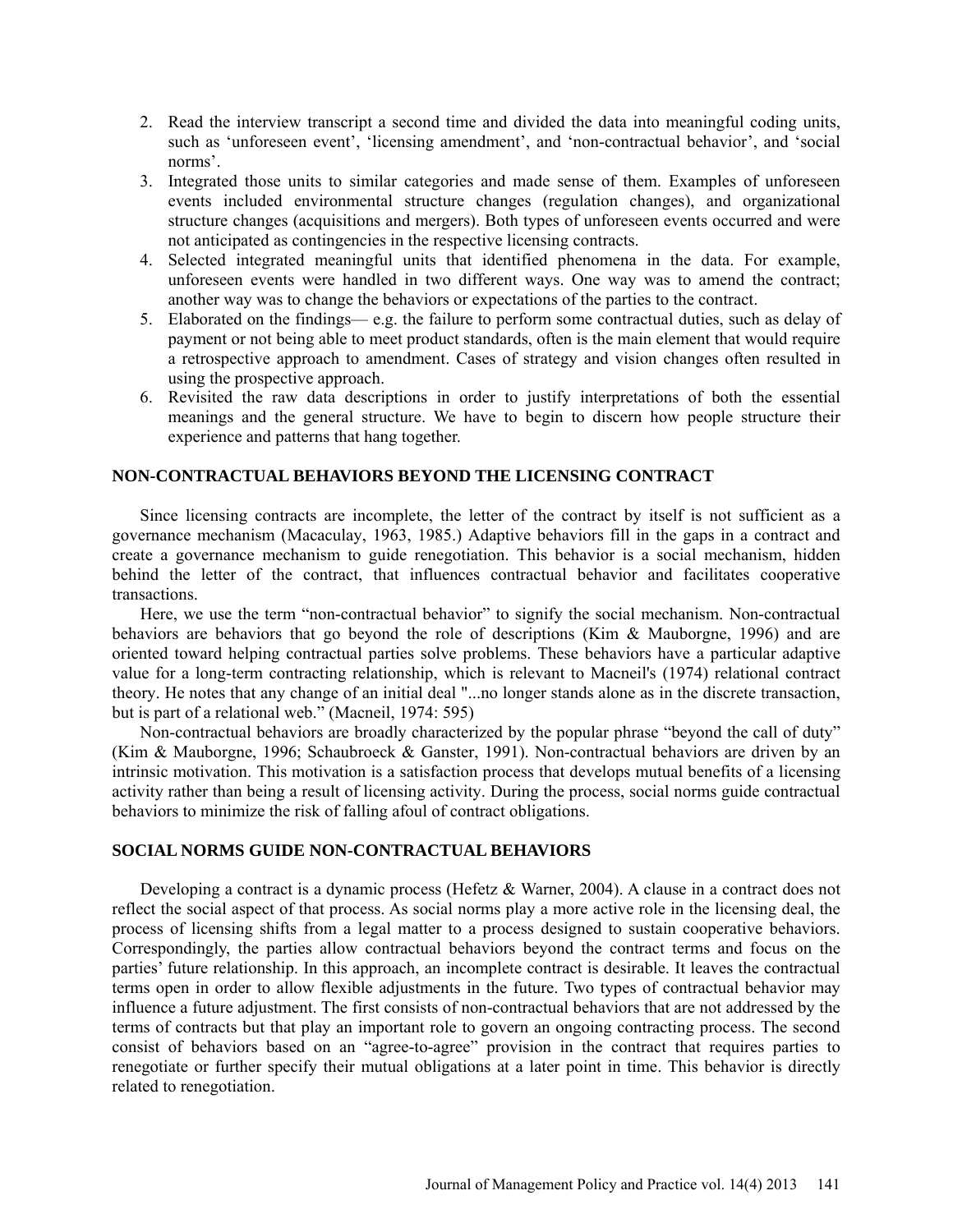The enforcement of a licensing contract is really a question about the governing mechanism that allows flexibility and efficient adjustment to contingencies. All adaptive actions, including all changes, can take place only within a social norms context. In the following section, we examine in more detail the various norms that influence the process of adjustment to unexpected situations in a licensing deal.

#### **Flexibility**

Flexibility refers to the willingness of parties to adjust obligations and terms in response to unforeseen events or some specific changing conditions (Boyle et al., 1992). Flexibility arises when contractual parties face an unexpected event that affects one of the parties' obligations (Iossa et al., 2010). For example, licensors who cannot deliver or licensees who cannot pay are allowed to renegotiate the contract and default from their original obligations. Flexibility is thus like a form of insurance to share risks, and it greatly affects the contract value.

The degree of flexibility depends crucially on the parties' beliefs about what is "fair" or "reasonable." According to the majority of interviewees, the longer the duration of a contractual relationship, the more flexible the royalty arrangements are. The VP of global alliance management of a large pharmaceutical company described how flexibility matters in sustaining contractual relationships. He stated, "…the degree of flexibility is often relating to the duration of relationship. A **longer relationship will create a solid trust** among the partners."

Swan et al. (2002) revealed that flexibility enhances high trust in both parties. This occurs when both parties are willing to adjust obligations that extend beyond contractual terms. This type of non-contractual behavior represents a core element of mutual cooperation to improve exchanges. Thus, licensing contracts can be characterized as exhibiting a higher level of flexibility.

In the biotech and high-tech industries, contractual parties often bring highly needed flexibility and options for the future (Young-Ybarra & Wiersema, 1999). This phenomenon leads a licensing contract to change from a neoclassical contract to more intense cooperation (a relational contract) in which the parties need to expose themselves to each other. As one director stated:

In our business, the basis for a lot of what we do is collaborations with our customers and collaborations with our suppliers. In those collaborative activities, by their nature, **you cannot foresee all of the things** that will happen in the process of that collaboration and so **you have to be flexible** in order to do business. (Senior Director Intellectual Property Management, Large Electronic Company A)

Further, the CEO from a small electronic company noted:

I think that one of the things that makes you favorable or disfavorable to a company, is **your flexibility or willingness to help them** in a situation. And likewise I think, from the other side, it works the same that you're going to enjoy working with the business if you could see them being flexible. **So I think flexibility is extremely important. From the very beginning and all the way through**, it's one of those criteria that would actually make a company more favorable to do business with.

Contractual behaviors can thus be explained without using any legal concept. Flexibility is a norm that is determined by the parties' motivations, strategic planning, and behaviors within the relationships. It also appears that flexibility is strongly related to solidarity. When parties change their priorities in order to sustain the relationship, they need to ask about their partner's commitment to the change. This cooperative attitude makes solidarity in relationships to be in the parties' self-interest (Macneil, 1986) as well as the interests of the other party. Both are non-legally related behaviors and establish the parties' perception about how to keep their promises under unforeseen circumstances. Thus, we would suggest that flexibility is a criterion for the effectuation of the norm of solidarity.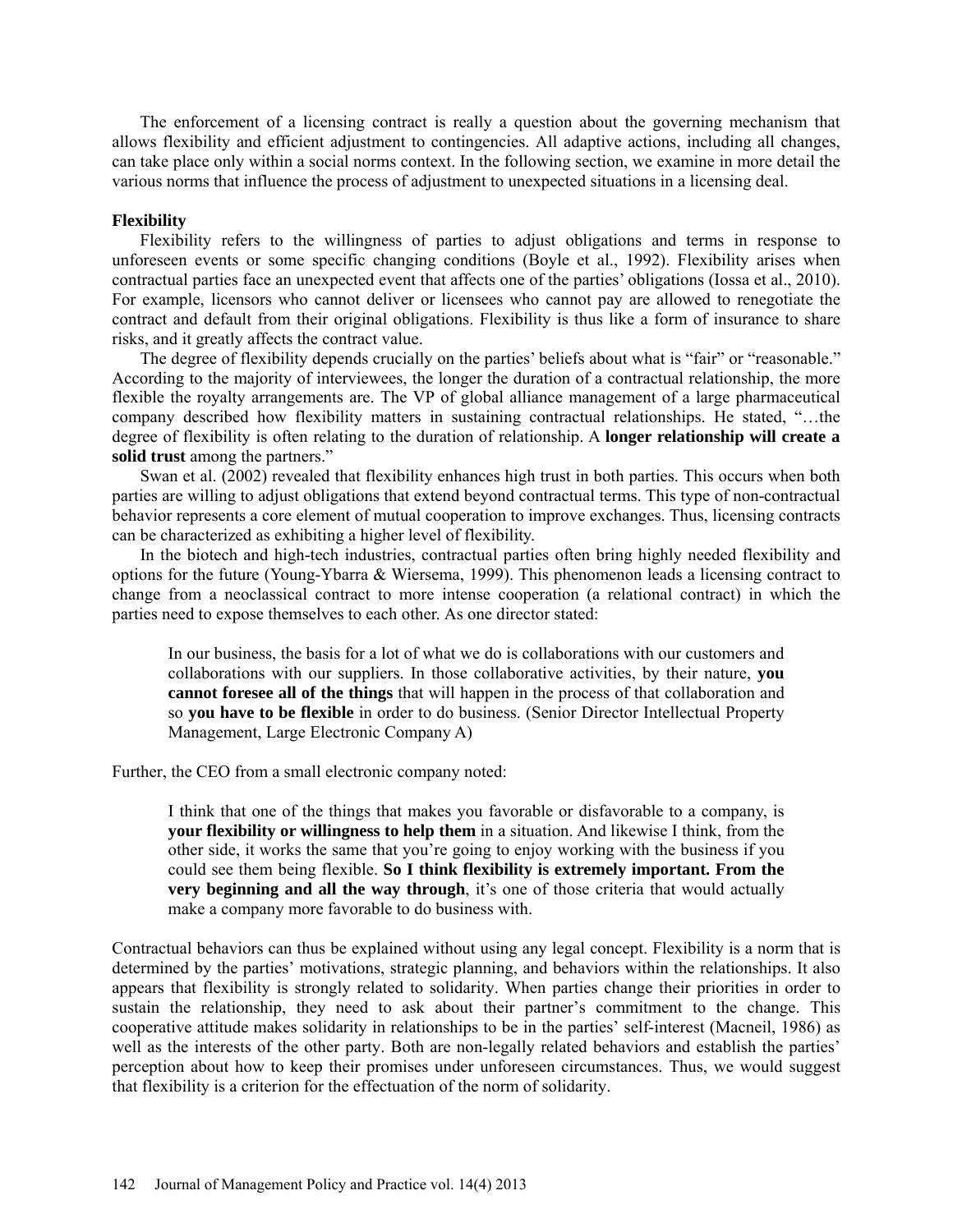#### **Solidarity**

Solidarity is associated with a willingness to share problems and a commitment to improve a relationship (Heide & John, 1992). In simple terms, solidarity is the preservation of a continuing relationship for mutual benefits. This norm is reflected in the concept of togetherness and cohesion. Clearly, in a licensing deal, solidarity serves to enhance and sustain social cohesion.

According to interview data, solidarity relationships are likely to involve some social behaviors that affect the way in which a deal is drafted. For example, solidarity is very much person- and mandatespecific. It reciprocally links personal attitude and behavior within the partnership, such as being willing to adjust personal benefits in order to share another's need. This explains that parties desire to continue the relationship and adjust their behaviors. One director described the basis of their contractual procedures used to create loyalty with partners:

You have to create the relationship for people to understand you, understand what your needs are, and you **create loyalty**; you create this feeling of **being a part of the team**. (Executive Director Licensing Business Pharma Development, Large Pharmaceutical Company G)

One CEO explained solidarity in well-defined terms:

The other company has its **other position that's different**, and so our team if we see that situation, **we try to facilitate a process** where the companies can learn what the other company is really interested in, and then each company understands each other better and then based on that, together jointly we take those interests and then **create the solution together**. Then we can almost always reach agreement and move forward. Even if there was an impasse before, it can make the impasse go away and then we end up with a good win-win solution. (VP of global Alliance Management, Large Pharmaceutical Company A)

Obviously, solidarity is the idea that "we are all in this together." According to this concept, parties cooperate in a way that encourages them to seek long-term benefits, and they are often willing to sacrifice short-term benefits (Macneil, 1986). Thus, the duration of a contractual relationship is a matter of contractual solidarity.

## **Fairness**

A president from the high-tech sector noted that if both parties have strong social relationships (such as close friendships), they tend to involve an expectation to tolerate greater sacrifices than under weak social relationships (such as a newly established contractual relationship), and the two also differ in distributional social norms (such as equity) to constrain "fair" or "reasonable" behaviors. One CEO from a small biotech company described a case in which they had been with their partner in a cooperative contractual situation before, and they were eager to reward the relationship by making sure their partners got a fair return in their investment:

We have to consider, are we pushing too much on the envelope about how much we charge and not letting them **get a fair return**. At the end of the day, it comes down to how much you're going to get through your product and service and how much does it cost them to provide that service and therefore, **are they getting a fair return on their investment.** (CEO of Small Bio-Tech Company A)

In this case, a fair return on investment is preceded by extra-contractual behaviors, at no extra charge, that get the work done. The norms of solidarity and fairness are important when one party receives an outcome against their interest. This is common in contractual relations. Depending on the nature of each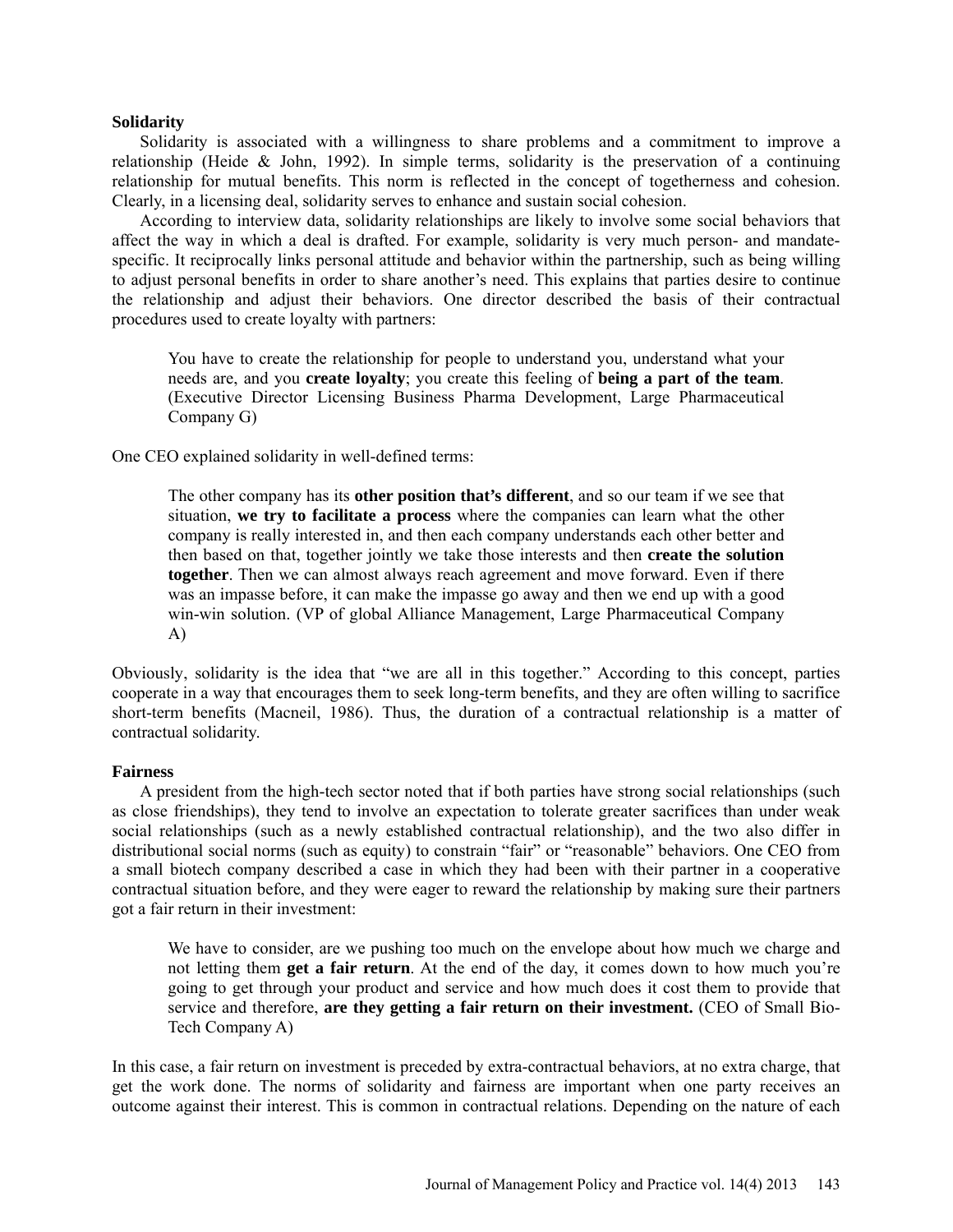relationship, parties behave in one of two patterns: the pattern of tolerance and the pattern of contract adjustment (Pop, 2011). The purpose of these two patterns is to maximize the joint profit and thus maximize each party's own interest.

In summary, Macneil highlights the importance of solidarity in a long-term contractual relationship. It is commonly understood that parties can develop solidarity-type behavior from past interactions and use it to control future interactions. We often refer to these behaviors as the shadow of the past as distinct from the shadow of the future (Buskens & Raub, 2002). The effect of past interaction on adaptations under a contract is discussed in the following section.

#### **Precedence**

Precedence refers to the legitimate reference to past solutions to contractual problems as a guide to solving current problems. As parties learn about each other's past behaviors, they are able to formulate legitimate expectations about future interactions. Clearly, repeated problem-solving under the norm of precedence helps reduce anxiety and fear. Precedence is developed from goals, beliefs, and attitudes that have been shared in the past within groups of people or industries.

Precedence can be a simple and an efficient element for licensing contracts to be successful. However, there is no empirical work, including Macneil's famous relational contract theory that investigates the links between relational contract and precedence. It is important to recognize that most contractual behaviors involve past history. Many licensing deals are done repeatedly enough that many future decisions are made through non-contractual behaviors based on past experience. There are three general contexts of experience in which past history might establish the basic rule for managing licensing deals:

- (a) within the specific licensing deal itself
- (b) within the parties' organizations and concerning "similar" deals or similar re-negotiations
- (c) within the parties' industries and concerning "similar" deals or similar re-negotiations.

Some phrases from our interviews give evidence that a licensor or licensee intends to look within the history of a specific licensing deal itself for guides to the resolution of conflicts. Phrases such as "we look back at our deal," for example, may suggest that the licensor intends to apply the last successful experience to a current exchange. As the chairman of a small electronics firm said:

# There is the situation where **what has been considered fair in the past—it makes what would be fair in the future**.

The second general possibility regarding past history involves a presumption that contractual behaviors are related to behaviors in similar deals within the parties' organizations. The drafting process could also develop by looking at an adequate amount of old contracts used in other similar deals within the organization. Most of the interviewed companies have standard contracting processes. They regularly go back to the contracts and evaluate them when similar deals have encountered a conflict situation. As one director stated quite pertinently:

This reminds me of a deal I did two years ago. S**ame market, same technology, the same basic structure.** We had a dispute resolution section in the unit where, if we cannot agree between the executives of the companies then we can go to mediation or arbitration to resolve the dispute. So **we look at those provisions** as a tool of conflict resolution because **we can rely on our past successful decisions when dealing with subsequent similar instances. (**Director of Intellectual Property Licensing, Large Pharmaceutical Company D)

Parties also might intend to follow industry references—"similar" deals within the parties' industries—as their licensing strategy. Thus, the recognition of the industry's past history has played an important role in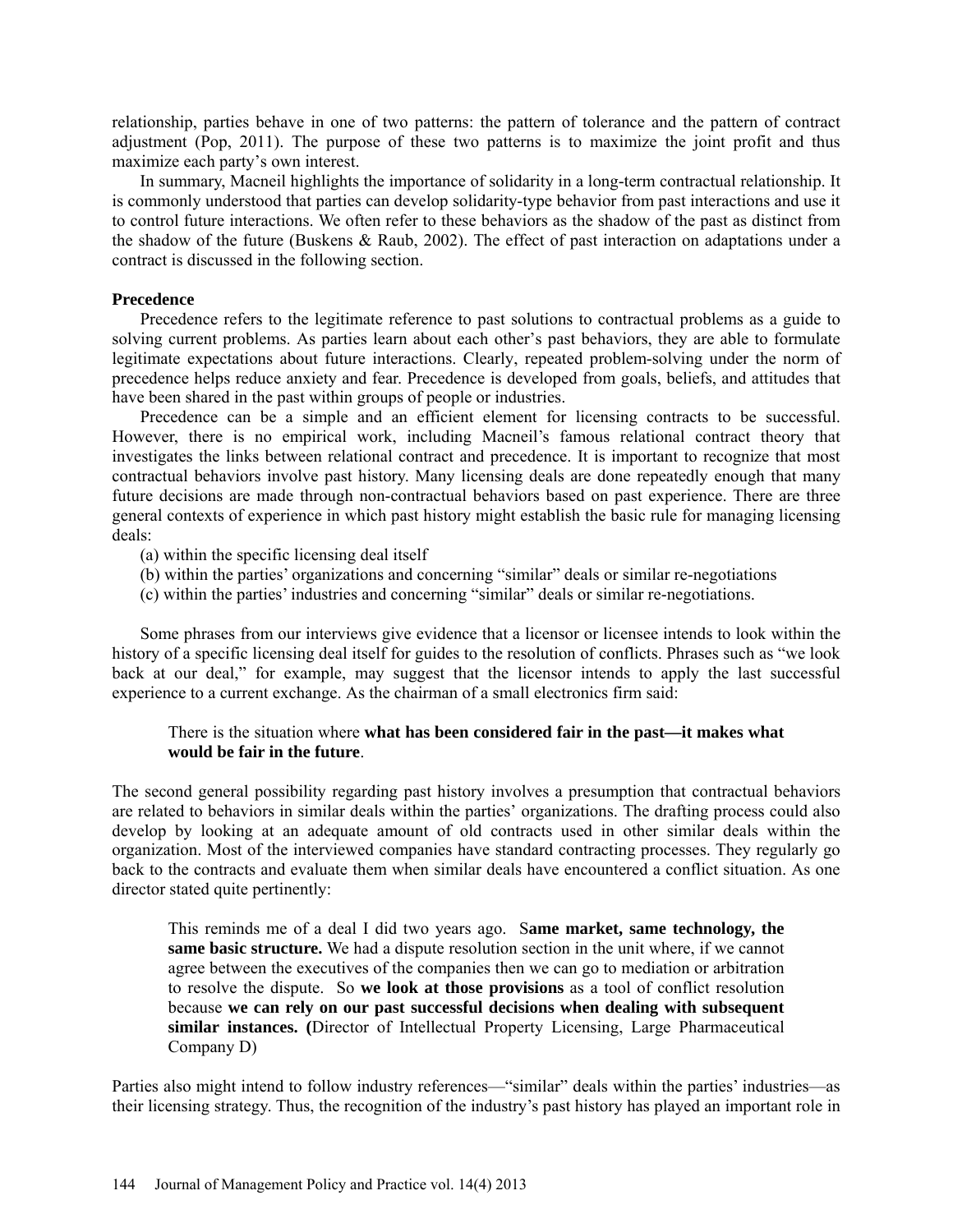the discussion of licensing deals. The stock of past history in the industry forms a safety net that acts as a control mechanism to prevent abuse as long as industry practice is taken as "precedent."

One director described contractual procedures related to industry history:

You have to do your homework in advance and say, **you need to check if there have been some comparable deals or agreements done recently** and what were the returns and **you try to understand what others have don**e and what were the driving factors. (Director of Intellectual Assets Strategy and Management, Large Chemical Company A)

Precedence gives legitimacy to the "case law" history of how problems have been solved as guidance in addition to the "black letter of the contract"—statutory law. Prior decisions often help contractual parties develop their legal minds to better absorb the facts of disputes and their alternatives.

# **Reciprocity**

The norm of "reciprocity" refers to the situation in which parties anticipate that their partners will give them something back in response to their own behaviors (Macneil, 2000). Reciprocity is a cooperative or retaliatory behavior in repeated interactions (Fehr & Gachter, 2000).

These behaviors arise because parties expect future material benefits from their actions. Reciprocity, therefore, is a core element in relationship building, which focuses on building beneficial long-term sustainable relationships with contractual parties. In contractual relationships, "if both parties in a trade have the opportunity to reciprocate, reciprocal motivations have a robust and very powerful impact on the enforcement of contracts" (Fehr et al., 1997, p. 836).

The motivation governing reciprocity can be related to other preferences such as reciprocal guilt (e.g., we owed it to them) or reciprocal altruism (e.g., understand their needs) or to seek for efficiency gains through cooperation (e.g., a win-win situation). Under these perspectives, reciprocity relates to the mutuality rather than the transactions of fairness (Macneil 1978; Kaufmann & Stern, 1988).

A few empirical studies have illustrated how to operationalize the norm of reciprocity.

Reciprocity can be merely sophisticated self-interest (Fehr & Schmidt, 2001). It combines individual preferences and mutual benefits. The operation of reciprocity therefore can be mostly seen in interviews through phases such as "quid pro quo," "we owed them one," or "pay back," and "returning a favor."

The chairman of a small electronics company explained how they deliberately do more than necessary under the contract with the expectation that a norm of reciprocity will hold:

If one is doing more than is required in the agreement, then you are doing it to create goodwill, so you want that activity **to be seen** and **to be recognized and to be valued** by the other party. (Chairman of Small Electronic Company E)

The norm of reciprocity often leads to cooperation and a commitment that minimizes opportunism and thus reduces transaction costs. One of the interviewed VPs noted that once the reciprocity has been established, the parties strategically develop loyalty by their willingness to cooperate.

Given what their needs are when you consider their needs, what kind of deal is frankly a win-win situation, because in the win-win you're going to **get loyalty**, you're going to get when it comes time that you need **flexibility, then you can expect them to reciprocate**  most of the time. (Marketing Executive, Large Pharmaceutical Company C)

Reciprocity can be related to past experiences (e.g., when someone from past contracts has been kind). Contractual parties prefer to use positive sanctions (e.g., return as a favor). Also, the parties are sensitive to the concept of "fairness" in order to achieve equal outcomes. The interview data provides evidence that reciprocity is an internalized motivation. We would expect that the norm of reciprocity could be embedded in behaviors that have less costly consequences of an economic nature.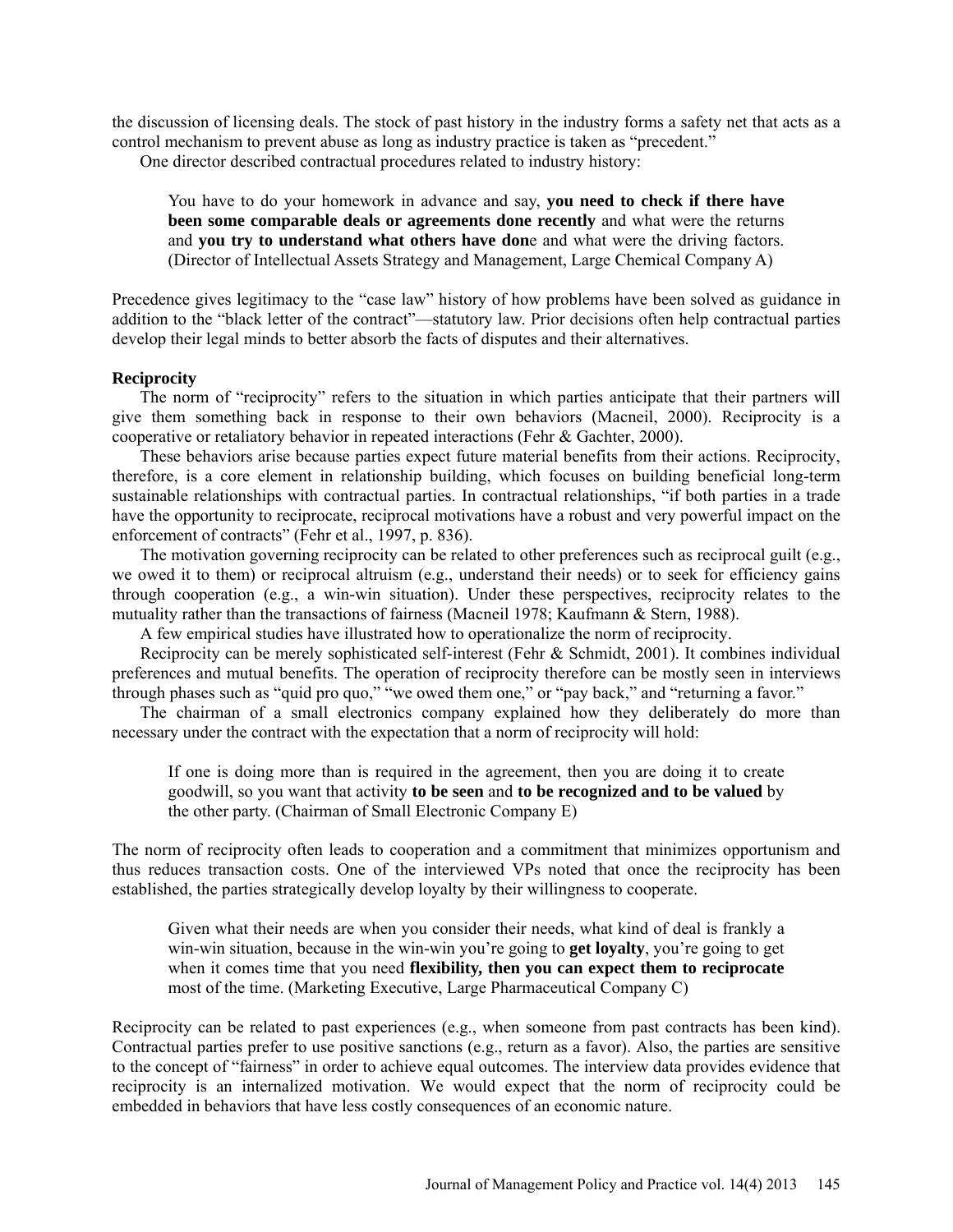#### **Communication**

Communication refers to bilateral expectation that parties provide their information to each other for future cooperation (Mohr & Nevin, 1990). This assumes that both parties are willing to exchange a broad range of information in order to solve the disputes. As we conceptualize our understanding of the communication process between parties, the phrases in communication should express expectation that parties will provide some particular information to benefit their cooperation. Several phrases indicate parties' willingness to share information. They are: "talk about," "sit down," "email," "pick up the phone," "try to facilitate a process," "to be available," and "a real person-to-person understanding." Under a sociological logic, these phrases can be considered to be expressions of value in the exchanges. Thus, the phrases comprise social criteria as (1) facilitators of cooperation and (2) reciprocal assessment for value creation in exchange performance. Clearly, we can say that communication improves contractual behaviors by creating mutual understanding as a resolution mechanism. One VP explicated the situation as follows:

I think in general, it's a matter of **sitting down** with people and just bringing out the points that you think are unreasonable and then **talking about** them and asking what their goal is. And a lot of times if you find out what their goal is, you kind of put yourself in their position, then you can help them come to a different position that you can agree to. (VP of global Alliance Management, Large Pharmaceutical Company A)

In most of the cases we studied, companies have been more open with their partners in exchanging information through oral communication rather than writing a formal letter, as noted by the following director:

If you communicate by **email**, the best you'll have is neutral results. You have to **pick up the phone**. (Director of Intellectual Assets Strategy and Management, Large Chemical Company A)

At another level of analysis, writing a formal letter can be identified as the party's intention to reject the common interest. The party motivated in this way is undermined by self-interest without considering the preservation of long-term co-operation. This is a neoclassical economic assumption that parties are seeking self-interest to produce social performance. Accordingly, there is considerable empirical evidence that adaptive behaviors will be formed less when there are written documents involved. A document often indicates what should be done for any changes; this can be harmful to any adjustment because it limits the flexibility for parties to express their needs for change. As one chairman said:

Well, more likely it **starts with a letter** saying that such and such term, reference in the contract and we noticed that your payments are not in line with your press release of how many products you're shipping according to such and such section of contract you're to pay us "x" amount for each one and you're claiming in your press releases you sold two million of these products and you're only reporting five hundred thousand to us, **please explain what's going on**. (Chairman of Small Electronic Company A)

In the empirical context of this study, behaviors in licensing contracts are seen as *the evolution of exchange processes.* Inevitably, these processes require non-legal dispute resolution for potential adjustment. The degree of making information available turns out to be an adaptive attitude to resolution. Without this attitude, parties cannot create an adaptive behavior when contingencies arise.

In the above discussion, we have shown that the communication channels—email and telephone contact—set a different tone for developing different adjustment behaviors. Moreover, the context of exchange can influence the relative social norms to develop the desired performance levels (Pauline et al., 1999). There are several studies that investigate the context of exchange through various communication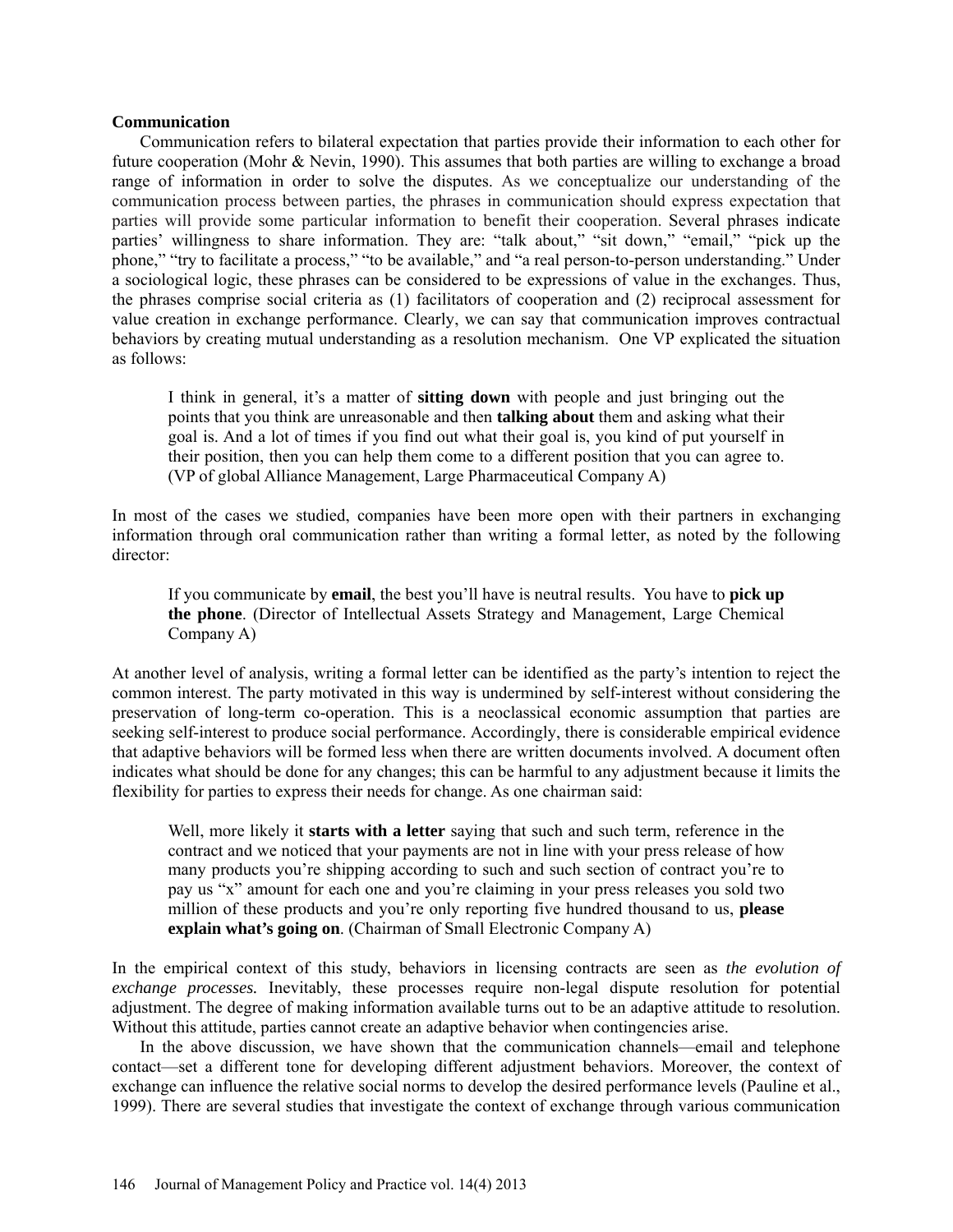channels such as "day-to-day exchanges" (Larson, 1992), "joint problem-solving arrangements" (Uzzi, 1996), and " person-to person" interaction (Nohria & Eccles, 1992). Different communication contexts seem to have different outcomes for influencing contractual behaviors to resolve problems.

Thanks to communication, parties have less need to get involved in arbitration or formal amendments. In other words, this norm is efficient in the relational sense of the term.

This offers a useful means of explaining communication as one of social norms that "guide, control, and regulate proper and acceptable behavior" (Macneil, 1980, p. 38).

#### **Forbearance**

In an operational sense, forbearance can be viewed as one of Macneil's common norms—the norm of creation and restraint in the use of powers. This norm refers to "forbearance from taking advantage of one's bargaining position in an exchange" (Cannon, et. al, 2000, p. 183). According to Kaufmann and Dant (1992), forbearance reflects the restraint of using power over one or another of the parties that undermines mutuality and solidarity.

From this point of view, a number of phrases can validate forbearance behavior, which leads to future coordination. They are: "will not take advantage," "don't take advantage of," "won't press our advantage," and "we are trying to maintain the relationship." The VP of the large pharmaceutical company described the norm of forbearance with partners:

I think what happens in most companies is that the two learn about each other enough so they know what's fair. Now whether or not they follow what's fair may be beyond contract itself. Let's say that I have the power to draw up the contract. And usually I can demand certain things but I **do not want take any advantage within my power** to execute what's fair to **maintain the cooperation**. (VP of Global Alliance Management, Large Pharmaceutical Company A)

The norm of forbearance is highly related to adaptive behavior through the acceptance of influence, openness to communication, and reduction of control during the process of resolving any problems in a deal. In contrast, the lack of forbearance can be better described as selfish social behavior, such as "squeezing," or " press our advantage," that often ends up harming a contractual relationship. The CEO of the small bio-tech company described the same situation from his experiences:

There certainly are companies that have rather monopolistic positions in their area, and they **can really press their advantage in a pretty nasty way**. It is hard to deal with those people. (CEO of Small Bio-Tech Company A)

Lacking forbearance indicates the party's orientation on immediate self-interests rather than ultimate values. By increasing dependence upon one's own preference in this manner, reciprocity from the social relationship is lessened. From the above, we recognize many puzzling features of adaptive behaviors. Each feature involves it own social norms—flexibility, reciprocity, solidarity, precedence, communication, and forbearance—by which parties develop their contractual behaviors.

It is important to remember that all of these norms are intertwined, and they are all embedded in social contexts. According to March and Olsen's (1998) "logic of appropriateness," behaviors are based on value, practice, and norms that are in turn shaped by social context. In this perspective, authoritative referents validate the norms through the social context, which is an interesting subject for future research.

# **LIMITATIONS OF THIS STUDY**

We validated our conceptual framework by operationalizing social norms in terms of specific indicative phrases. The process of developing these phrases was (1) to examine the literature for interpretations of each norm and then (2) to compare those to Macneil's definitions. We used these phrases as indicators of social norms that might explain the amendment process in technology licensing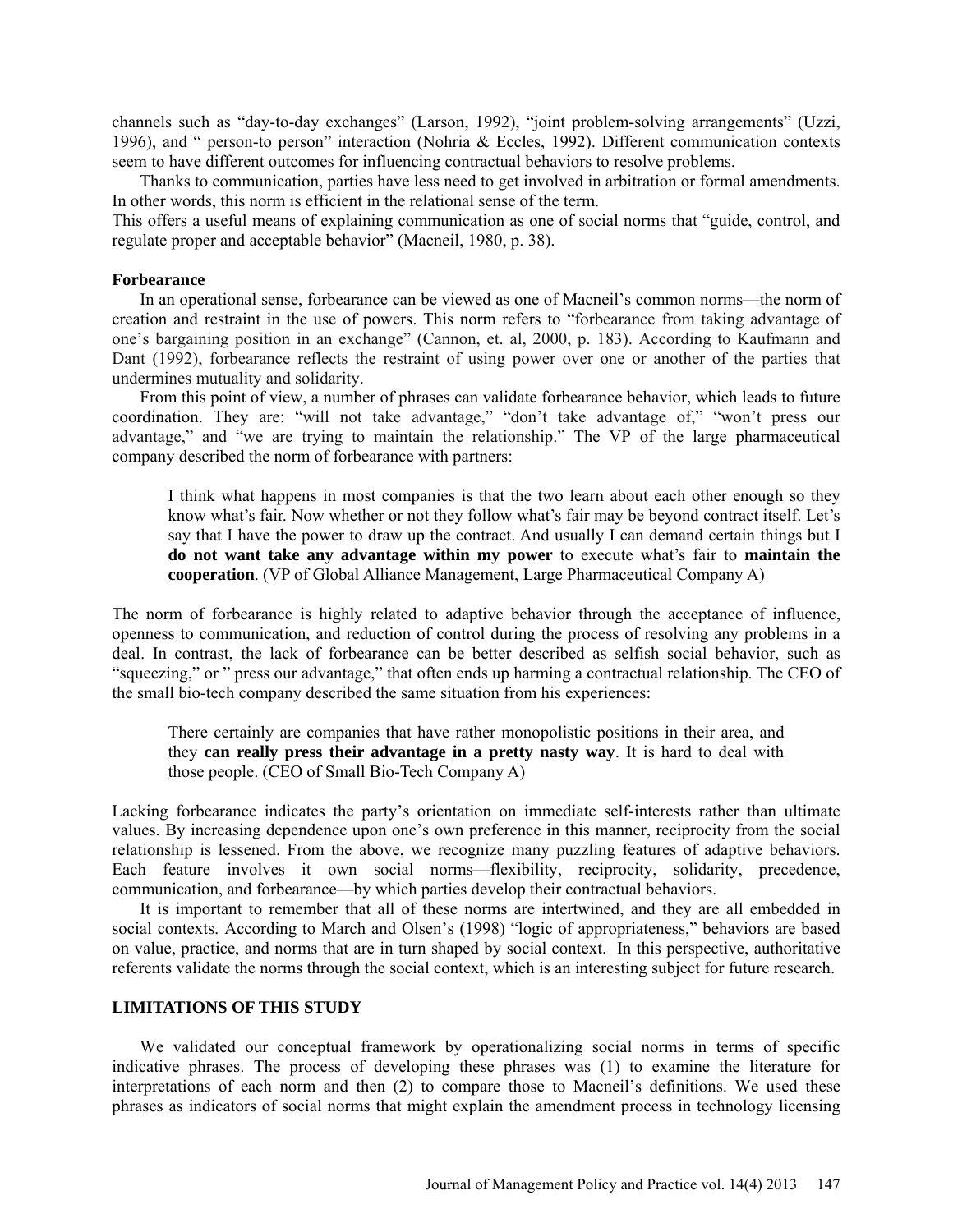deals. According to Blois and Ivens (2006) twenty-three influential studies had tried to operationalize social norms. However, there is no consensus on how these norms should be operationalized.

Our study involves primary research with a small sample size and in which the information is collected directly from a respondent without involving much secondary data analysis, because parties are reluctant to reveal their licensing contracts due to confidentiality. Research findings based on primary data often involve the issue of *subjectivity,* which does not permit statistical generalization. Based on the phrases indicating social norms in our data, we will develop a questionnaire for future research. In doing so, we will empirically test the relevance of social norms in explaining adaptive behaviors on large-scale samples.

Drawing from the above discussion on methodological issues in measuring social norms, we expect this paper can provide a fruitful platform to develop a methodological tidiness and a multiplicity of explanatory concepts for the domain of contractual behaviors.

#### **CONCLUSION**

Today the licensing environment is challenging. It is complicated by changes, complexity, and competition. With this challenge, a normative approach is needed to complement the legal doctrine of a formal contract in order to manage an evolving deal. A complete description of the evolution of a licensing deal cannot be based on explicit incentives alone. The evolving deal will be reflected periodically in revisions to the black letter of the contract, but the mechanism of adaptation is inherently *non-contractual.* The *relational* governance mechanism of the deal consists, in its essence, of the norms and rules that evolve between the parties as they pursue their relationship.

Social norms do not emerge on the basis of economic exchange alone, but only through ongoing social interaction with others. Through this interaction mutual expectations can be recognized, and a shared vision can emerge. This social mechanism guides adaptive behaviors under the contracts and strengthens the relationship. With this perspective in mind, social norms are likely to lead to understanding with potentially wide ranging licensing consequences.

While neoclassical contract law examines licensing contracts as "paper" deals that specify a limited set of provisions for future negotiations, this research demonstrates evidence of relational elements in licensing deals that guide future adaptive behaviors without specifying those behaviors precisely. The importance of these relational elements in helping companies manage their evolving deals is what leads us to agree with Macaulay (2003) in calling these the "real" deal.

#### **REFERENCES**

Anand, B. N., & Khanna, T. (2000). The structure of licensing contracts. *Journal of Industrial Economics*, 48(1): 103-135.

Baxter, J. & Eyles, J. (1997). Evaluating qualitative research in social geography: Establishing "rigour" in interview analysis. *Transactions of the Institute of British Geographers*, 22(4): 505-25.

Bessy, C., Brousseau, E., & Saussier, S. (2002). The diversity of technology licensing agreements. Working Paper: Université de Paris 1.

Bessy, C., Brousseau, E. & Saussier, S. (2008). Payment schemes in technology licensing agreements: A transaction cost approach. Working Paper: Université de Paris 1.

Blois, K. J. & Ivens, B. S. (2006). Measuring relational norms: Some methodological issues. *European Journal of Marketing*, 40(3/4): 352-365.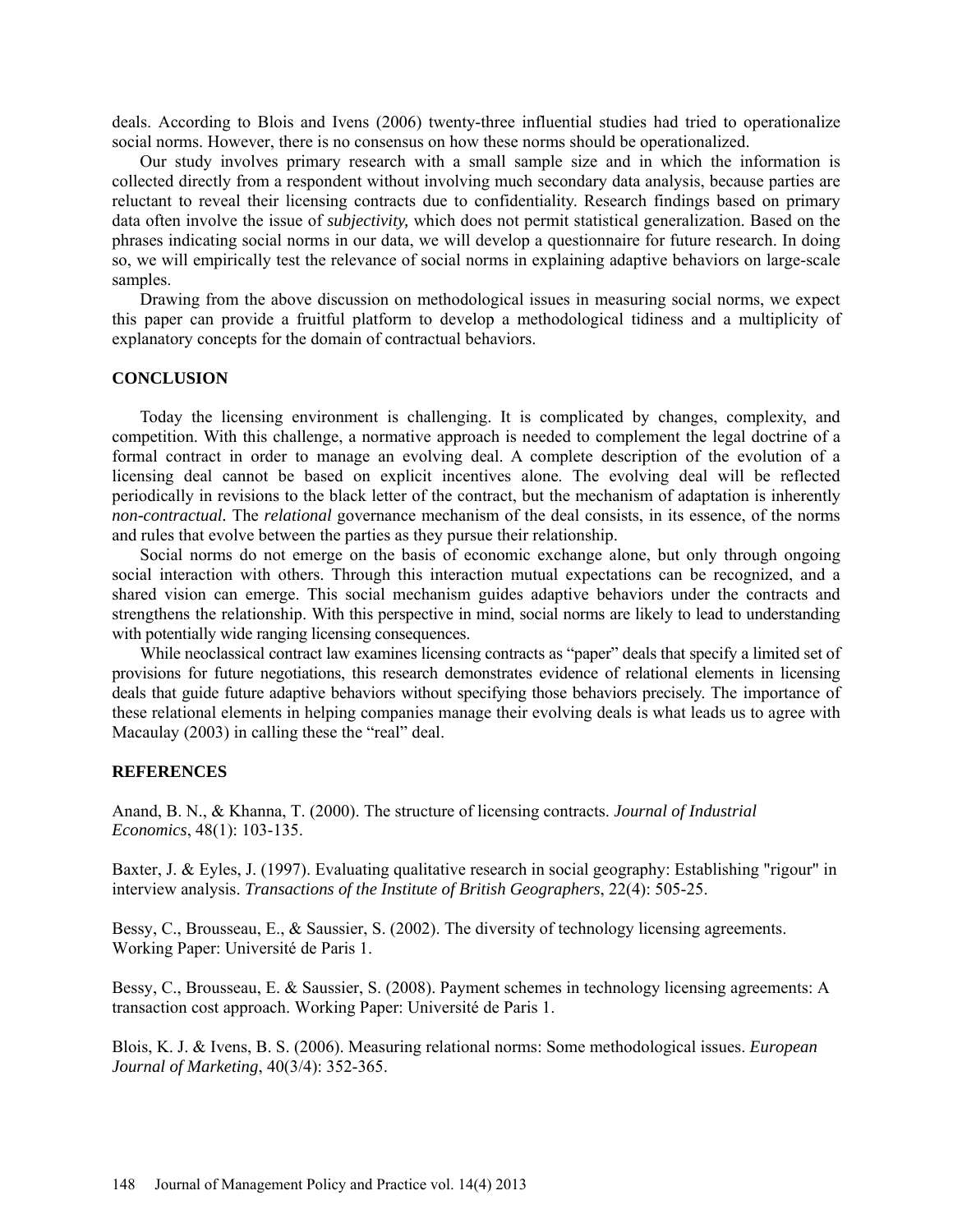Boyle, B., Dwyer, F. R., Robicheaux, R. A., & Simpson, J. T. (1992). Influence strategies in marketing channels: Measures and use in different relationship structures. *Journal of Marketing Research*, 24: 462- 473.

Brousseau, E., Coeurderoy, R., & Chaserant, C. (2007). The governance of contracts: Empirical evidence on technology licensing agreements. *Journal of Institutional and Theoretical Economics,* 163(2): 205- 235.

Buskens, V. & Raub, W. (2002). Embedded trust: Control and learning. In E.J. Lawler, & S.R. Thye, (eds.), *Advances in Group Processes*: 167-202. Amsterdam: JAI/Elsevier.

Caelli, K. (2001). Engaging with phenomenology: Is it more of a challenge than it needs to be? *Quantitative Health Research*, 11, 273-282.

Cannon, J. P., Achrol, R. S. & Gundlach, G. T. (2000). Contracts, norms, and plural form governance. *Journal of the Academy of Marketing Science*, 28(2): 180-94.

Coase*,* R. H. (1937)*.* The nature of the firm, *Economica*, 4(16): 386-405*.* 

Davidson, J. (2000). A phenomenology of fear: Merleau-Ponty and agoraphobic life-worlds. *Sociology of Health & Illness*, 22: 640-681.

Eagleton, T. (1983). *Literary theory: An introduction*. Oxford: Basil Blackwell.

Fehr, E., Gächter, S., & Kirchsteiger, G. (1997). Reciprocity as a contract enforcement device: experimental evidence. *Econometrica*, 65 (4), 833-860.

Fehr, E. & Schmidt, K. (2001). Theories of fairness and reciprocity -- Evidence and economic applications. Institute for Empirical Research in Economics Working paper #75, University of Zürich.

Hefetz, A. & Warner, M. (2004). Privatization and its reverse: Explaining the dynamics of the government contracting process. *Journal of Public Administration Research and Theory,* 14(2): 171-190.

Heide, J. B. & John, G. (1992). Do norms matter in marketing relationships? *Journal of Marketing*, 56(2): 32-44.

Kaufmann, P. J. & Dant, R. P. (1992). The dimensions of commercial exchange. *Marketing Letters,* 3(2): 171–85.

Kaufmann, P. J. & Stern, L. W. (1988). Relational exchange norms, perceptions of unfairness, and retained hostility in commercial litigation. *Journal of Conflict Resolution,* 32(3): 534-552.

Kleiman, S. (2004). Phenomenology: To wonder and search for meanings. *Nurse Researcher*, 11(4): 7-19.

Kim, W. C. & Mauborgne, R. (1996). Procedural justice and managers' in-role and extra-role behavior: The case of the multinational. *Management Science*, 42(4): 499-515.

Larson, A. (1992). Network dyads in entrepreneurial settings: A study of the governance of exchange relationships. *Administrative Science Quarterly*, 37(1): 76-104.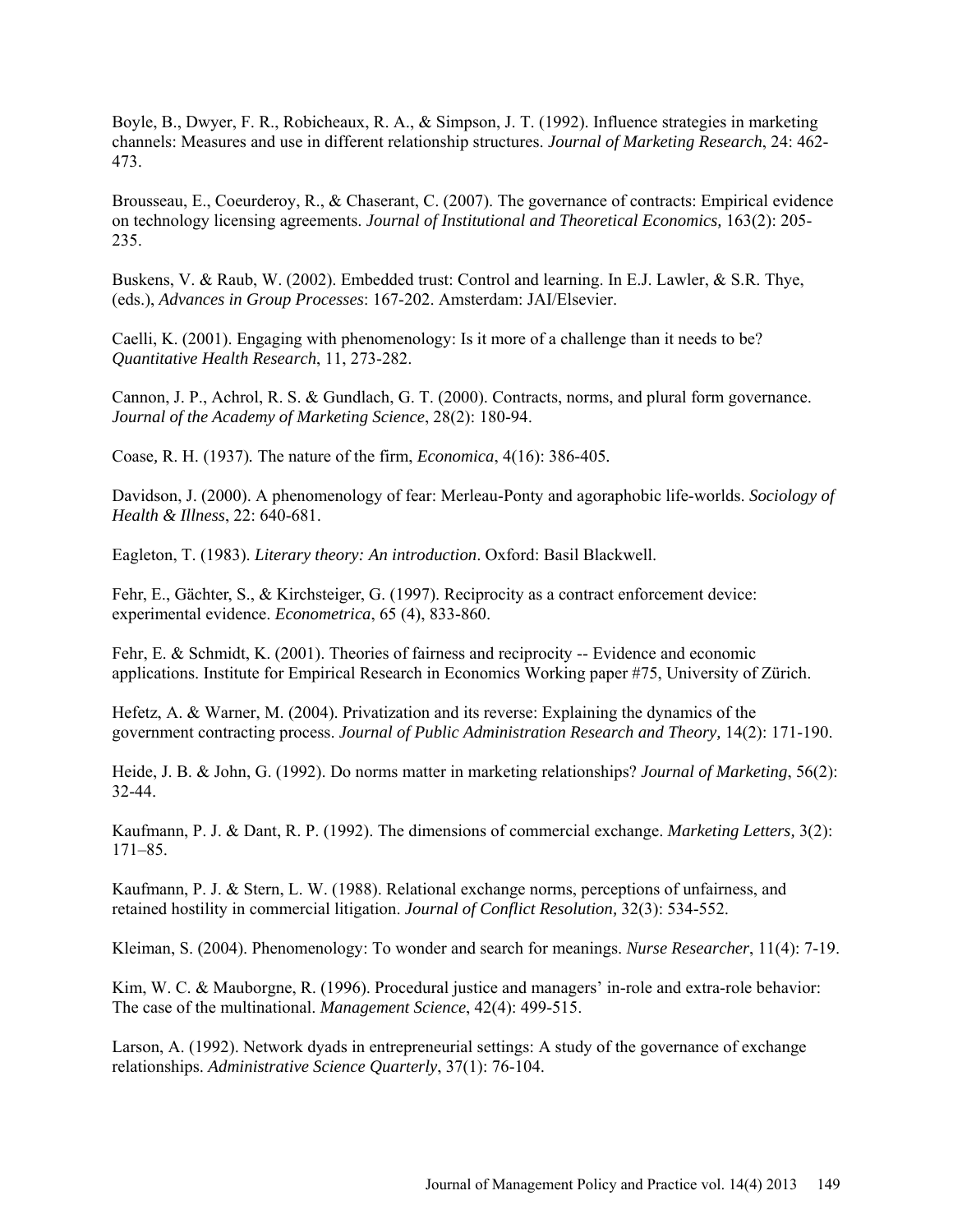Macaulay, S. (1963). Non-contractual relations in business: A preliminary study. *American Sociological Review,* 28(1): 55-67.

Macaulay, S. (1985). An empirical view of contract. Wisconsin Law Review, 465-482.

Macaulay, S. (2003). The real and the paper deal: Empirical pictures of relationships, complexity and the urge for transparent simple rules. *Modern Law Review,* 66(1): 44-79.

Macneil, I. R. (1974). The many futures of contracts*. Southern California Law Review*, l47: 691-816.

Macneil, I. R. (1978). Contracts: Adjustments of long-term economic relations under classical, neoclassical, and relational contract law. *Northwestern University Law Review*, 72: 854-906.

Macneil, I. R. (1980). *The new social contract*. New Haven, CT: Yale University Press.

Macneil, I. R. (1981). Economic analysis of contractual relations: Its shortfalls and the need for a 'rich classificatory apparatus'. *Northwestern University Law Review*, 75(6): 1018-1063.

Macneil, I. R. (1986). Exchange revisited: Individual utility and social solidarity'. *Ethics*, 96: 567-593.

Macneil, I. R. (2000). Relational contract theory: Challenges and queries. *Northwestern University Law Review,* 94(3): 877-907.

March, J. G. & Olsen, J. P. (1998). The institutional dynamics of international political orders. *International Organization,* 52(4): 943-69.

Mohr, J. & Nevin, J. R. (1990). Communication strategies in marketing channels. *Journal of Marketing*, 54(4): 36-51.

Nohria, N. & Eccles, R. (1992). Face to face: making network organizations work. In Nohria, N. & Eccles, R.G. (eds.). *Networks and organizations: Structure, form, and action*, 288-308*.* Boston: Harvard Business School Press.

Paulin, M., Ferguson, R. J. & Salazar, A. M. A. (1999). External effectiveness of service management: A study of business-to-business relationships in Mexico, Canada and the USA. *International Journal of Service Industry Management,* 10(5): 409-429.

Plambeck, E. L. & Taylor T. A. (2007). Implications of renegotiation for optimal contract flexibility and investment. *Management Science*, 53(12): 1872-1886.

Schaubroeck, J. & Ganster, D. C. (1991). Beyond the call of duty: A field study of extra-role behavior in voluntary organizations. *Human Relations*, 44(6): 569-582.

Swan, W., McDermott, P., Wood, G., Abott, C., & Thomas, A. (2002). *Trust in construction: Achieving cultural change*. Salford: Centre of Construction Innovation.

Uzzi, B.(1996). The sources and consequences of embeddedness for economic performance of organizations: The network effect. *American Sociological Review*, 61(4): 674-698.

Williamson, O. E. (1975). *Markets and hierarchies: Analysis and antitrust implications*. New York: Free Press.